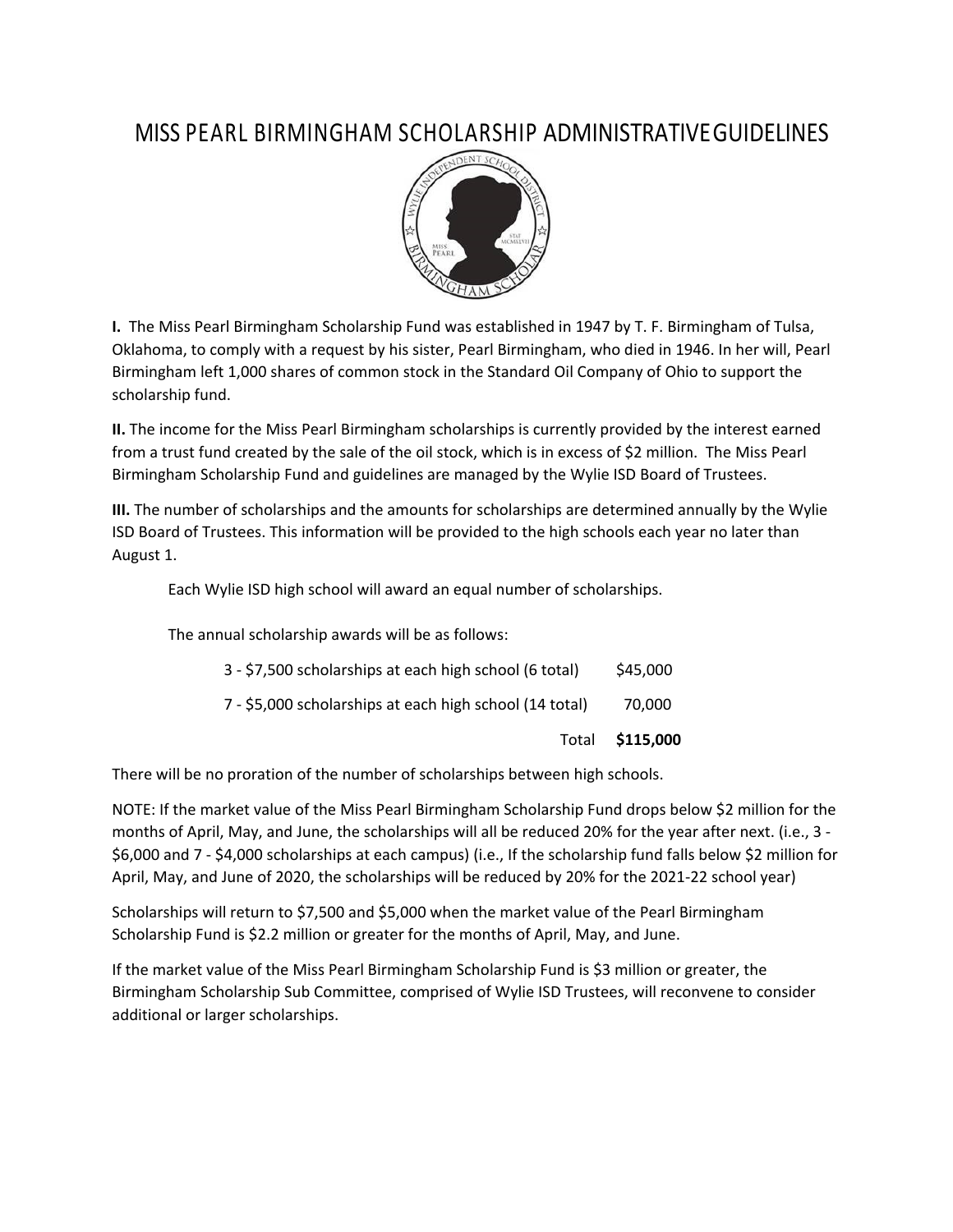**IV.** The following guidelines will be used in determining a student's eligibility to apply for the scholarship.

- The student must be ranked in the top 10% of his/her class.
- The student must be of good moral character. The status of good moral character will be determined by the Miss Pearl Birmingham Scholarship Committee who may consider discipline records, DAEP placement, school attendance, and other relevant academic records for the student's senior year.
- The student must be a graduate of Wylie High School or Wylie East High School.
- The student must have completed four years of high school in a Wylie ISD school.
- The student must take either the ACT or SAT. Scores must be received by March of the senior year.
- A preapproved list of virtual courses/providers will be provided by the Wylie ISD Miss Pearl Birmingham Scholarship Committee prior to students enrolling in this type of course. The preapproved list will be published on the High School Academic Planning Guide in the spring prior to student enrollment for the upcoming academic year. The current preapproved list of virtual courses/providers are Texas Virtual School Network, Edgenuity, UT High School, and TTU K-12. In accordance with WISD guidelines, student must have prior administrative approval before enrolling in these courses.
- The number of students eligible to apply for the scholarships will be limited to the top ten academically ranked students from each high school who meet the guidelines above. The academic ranking which will be used for the Birmingham Scholarship eligibility will be calculated at the end of the third nine weeks prior to the student's graduation.
	- $\circ$  In case of a tie in weighted GPAs after calculation to the fourth decimal place, the District shall apply the following methods, in this order, to determine recognition as a Birmingham Scholar:
		- Count the number of Tier I courses taken by each student involved in the tie.
		- Calculate an unweighted numerical grade average for each student involved in the tie using only eligible grades earned in the four semesters immediately preceding graduation.
- **V.** Selection of scholarship winners will be based on the following:
	- The student's academic ranking/GPA (35%)
	- The student's SAT or ACT scores (35%)
	- Submission of an autobiography by the student (10%)
	- A personal interview with school superintendents or their representatives from a school district in each of the following counties: Collin, Dallas and Rockwall (20%)

**VI.** Interview Process

• There will be one interview committee comprised of school superintendents or their representatives for the purpose of interviewing and ranking the eligible students from each high school campus. The interviews will be conducted at the Wylie ISD Educational Service Center on the same day.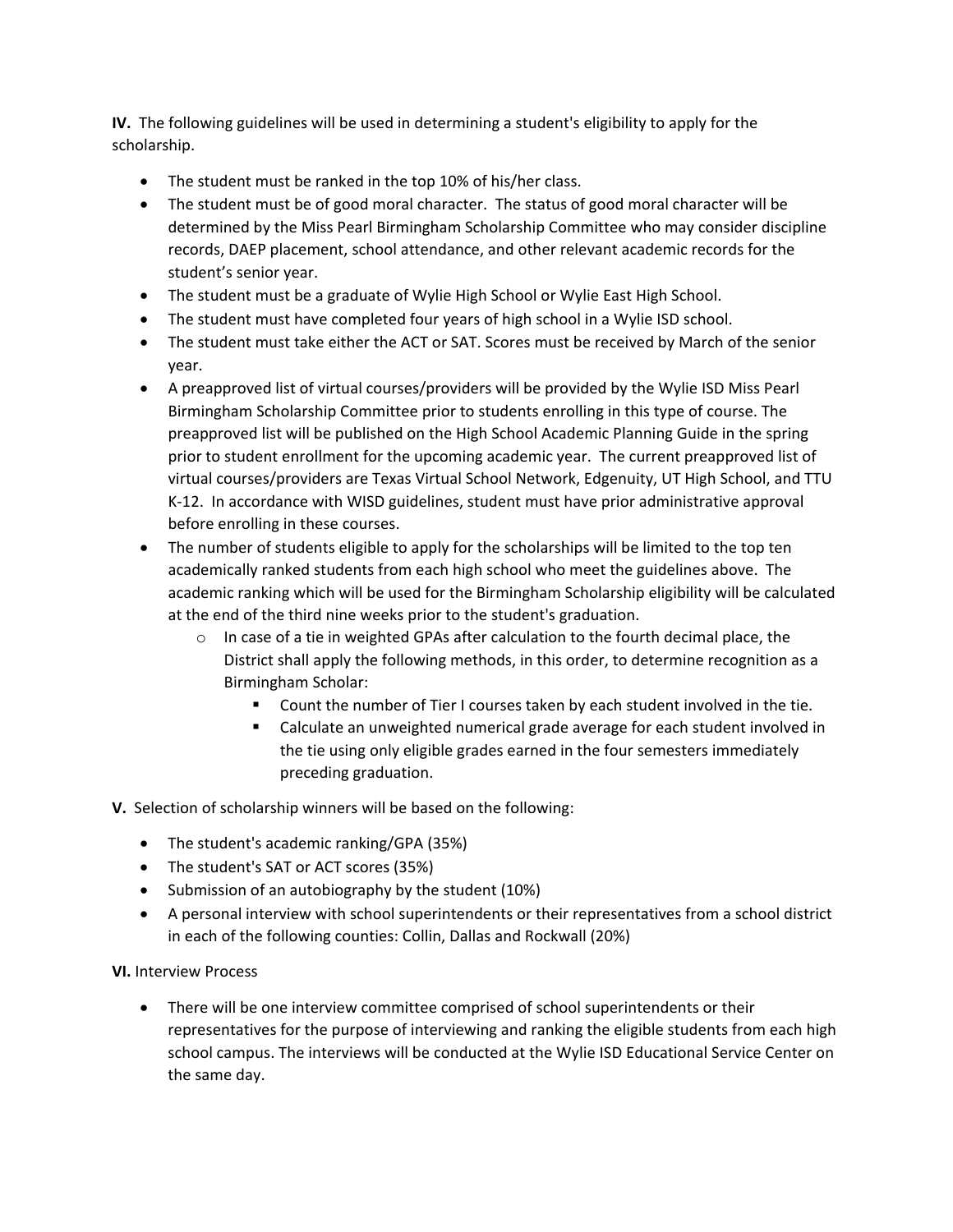- The Superintendent of Wylie ISD or his/her designee will select the members of the interview committee. The interview committee will represent Collin, Dallas, and Rockwall counties.
- The superintendent of Wylie ISD will not serve on the Birmingham Scholarship interview committee.
- The judges will rank all applicants from each high school one through the ten, with the top three (3) receiving a \$7,500 scholarship each, and the next seven (7) receiving a \$5,000 scholarship each. All ten students receiving scholarships will be recognized as Birmingham Scholars. The decision of the judges will be final.
- There will be one Birmingham Scholars Banquet honoring the awardees. The Superintendent of Wylie ISD or his/her designee will select the site and make the arrangements for the banquet.

**VII.** Implementation of the Scholarships - A committee of Wylie ISD faculty/staff will oversee the administrative guidelines to ensure that the scholarship procedures are followed after the scholarships have been awarded. The District Birmingham Scholarship committee will be chaired by the Superintendent (or his/her designee). In addition, the committee will be comprised of an administrator from each high school campus and two central office administrators.

**VIII.** The student receiving the scholarship must initiate the award by enrolling as a full-time student at an accredited college or university of his/her choice during the fall semester following his/her graduation from high school. Fulltime enrollment is considered a minimum of twelve (12) semester hours. The student receiving the scholarship must provide official documentation from the college or university verifying that he/she is enrolled in a minimum of 12 semester hours. **This official documentation should be presented to the scholarship committee no later than October 1 of the fall semester.** All official documentation provided to the committee must be legible. The district Birmingham Scholarship committee will make the final determination regarding what constitutes official documentation.

The scholarships will be distributed as follows:

- \$7,500 scholarships \$1,875 each semester for two years. No payments will be made for summer semesters or mini semesters.
- \$5,000 scholarships \$1,250 each semester for two years. No payments will be made for summer semesters or mini semesters.

**IX.** To remain eligible for the scholarship, the recipient must continue to be a full-time student pursuing a bachelor's degree and must provide official documentation from the college or university verifying that he/she is enrolled in a minimum of 12 semester hours for the fall semester and 12 semester hours for the spring semester. The official documentation should be received by October 1 for fall payment and by March 1 for spring payment. All official documentation provided to the committee must be legible.

The recipient must pass a minimum of nine {9} semester hours with a C grade average for the fall semester and must pass a minimum of nine {9} semester hours with a C grade average for the spring semester. The recipient must submit an official copy of grades at the end of the fall semester and again at the end of the spring semester to the Wylie lSD Birmingham Scholarship Committee. The official copy of grades must be received by October 1 for fall payment and by March 1 for spring payment. All official documentation provided to the District Birmingham Scholarship committee must be legible.